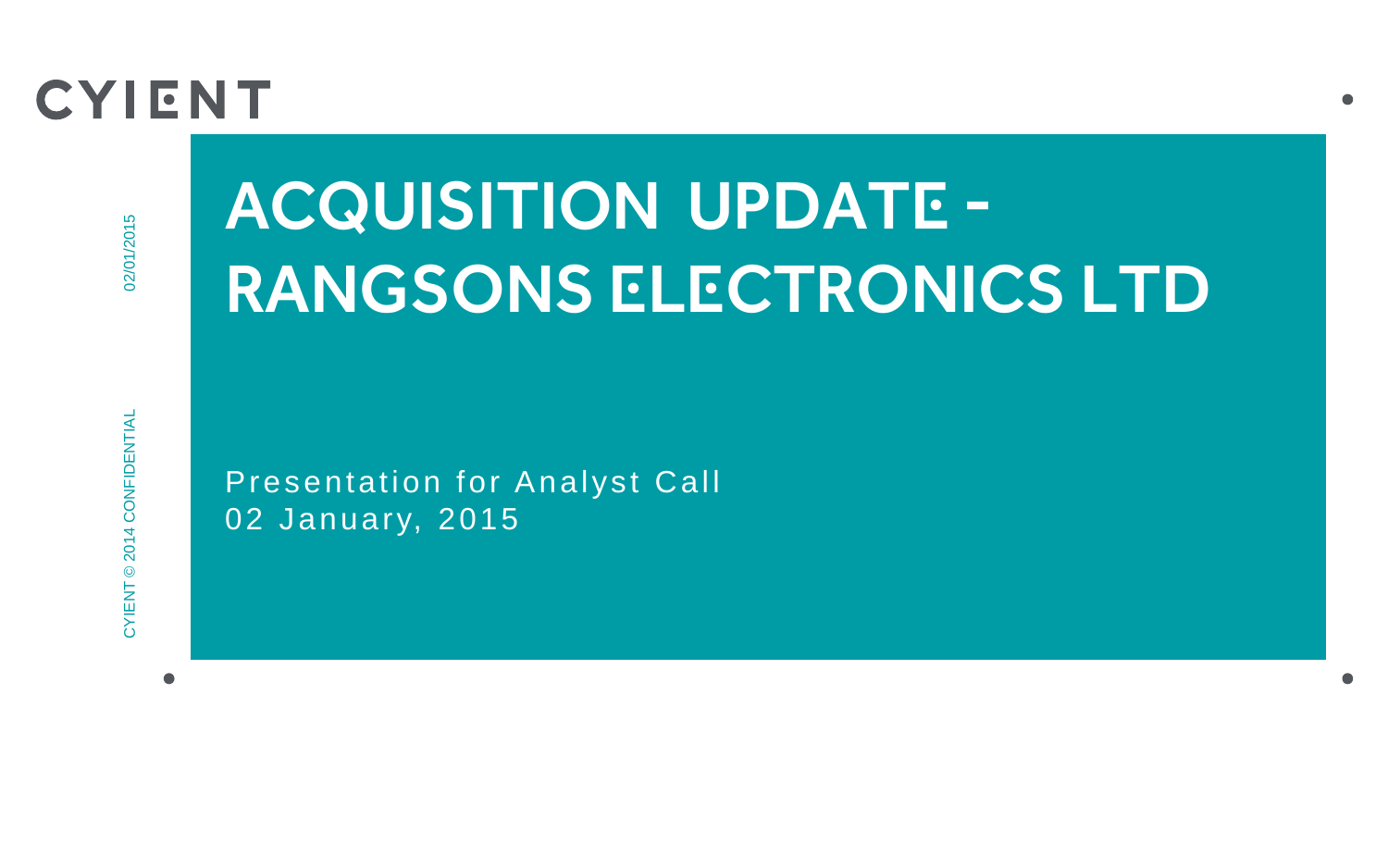### **Our vision for future growth**

Moving towards becoming a provider of **solutions** in chosen industries to support the entire life cycle of programs

80% % of Cyient revenue **Tomorrow – 2020** 30% 50% 20% **Today – 2014** 20% **Services <b>M** Systems **E** Solutions *Services* Discrete/ Independent/ Point offerings to solve a defined **technical problem** \* Industrialized Service **Delivery** *Systems* Develop/ Build/ Integrate/ Implement Systems \* Domain centric System **Delivery** *Solutions* Integrated set of services to solve a specific business problem \* Business centric Solutions delivery **People, Technical Solutions (Own/Solution Accelerator/Partner), Capability,** 

**Infrastructure, Eco-system Partnership**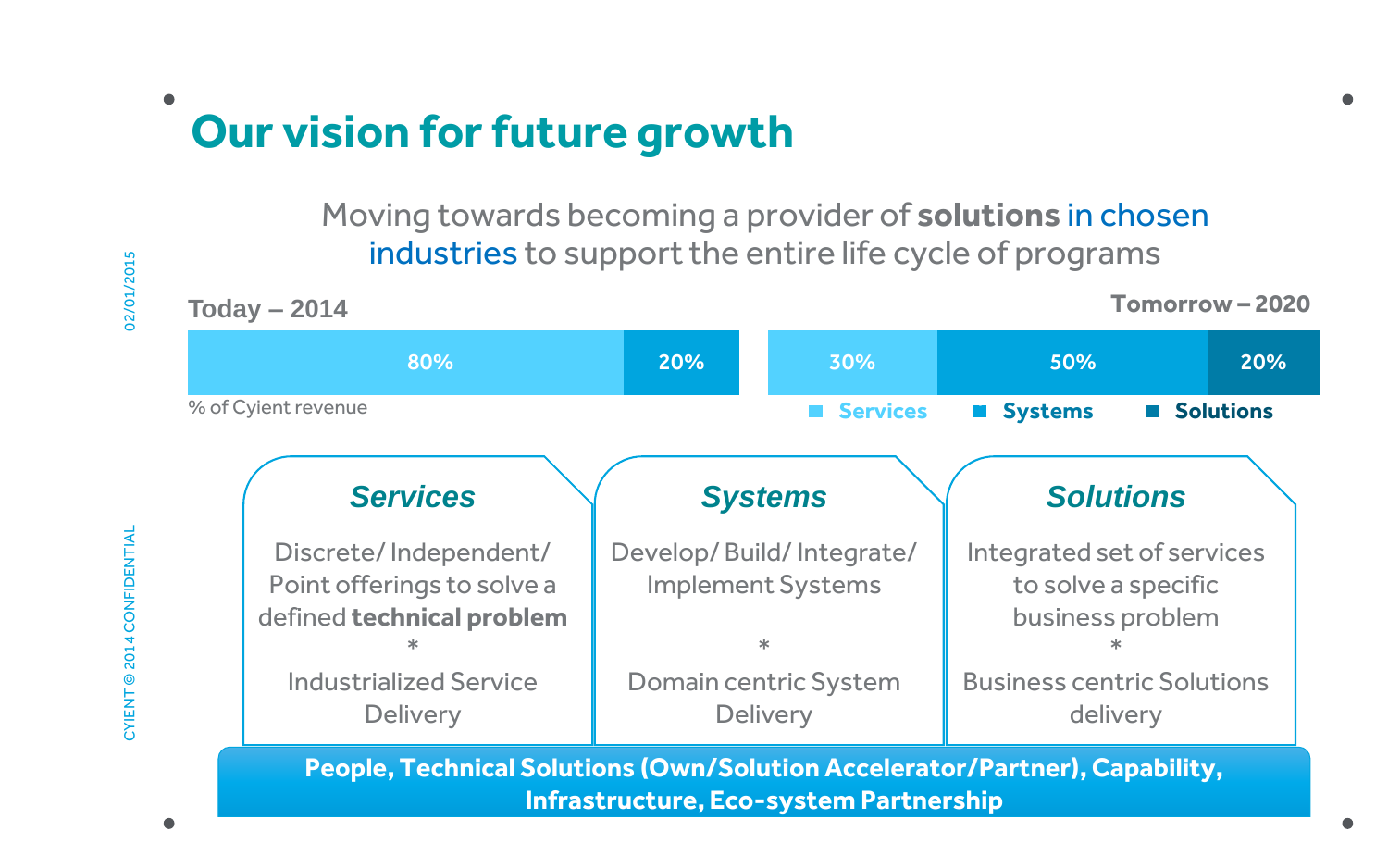### **Our Strategy – Expand core**

#### Market DriVER…….

- Increasing Customers demand, to cover full product lifecycle services
- Increasing risk/reward partnership deal pipeline
- Technology Transfer and Buy-Back Opportunities
- Balanced portfolio of local and global opportunities
- Make In India and Defence Offset Programs

KETININDIR



**Focus on Expanding the core, while building strength across product lifecycle!**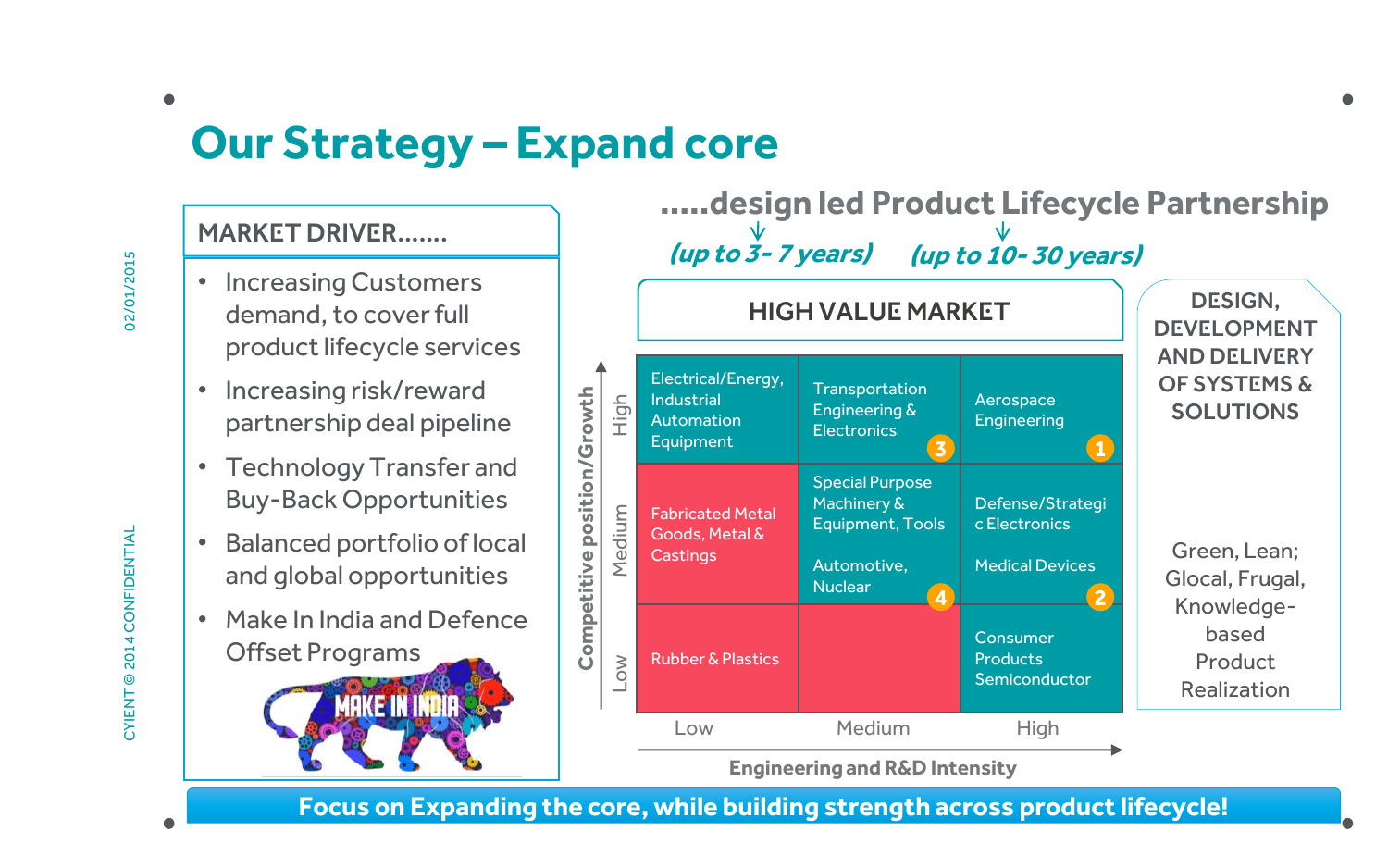### **Rangsons Electronics Pvt. Ltd. - Overview**

| <b>Incorporation</b>             | 1993, Privately Held                                                                 | <b>Industrywise Revenue*</b>                          |
|----------------------------------|--------------------------------------------------------------------------------------|-------------------------------------------------------|
| <b>Headquarters</b>              | Mysore, India                                                                        | Health<br>Other                                       |
| <b>People</b>                    | 1000+ Employees                                                                      | s, 2%<br>care.<br>11%                                 |
| <b>Core</b><br><b>Competence</b> | Electronic Systems Design, Integration<br>and Manufacturing Services                 | Indust<br>Aeros<br>rial,<br>pace &<br>18%<br>Defen    |
| <b>Industry Focus</b>            | Aerospace and Defence, Medical,<br><b>Industrial and Others</b>                      | ce.<br>69%                                            |
| <b>Infrastructure</b>            | 95000+ sq ft of Product Realization area<br>with state of art integration facilities | Geowise Revenue*                                      |
| <b>Geo Focus</b>                 | North America, W Asia, India, Europe                                                 | West<br>Others                                        |
| <b>Financials</b><br>(FY'14)     | Revenues: ~\$66 Million<br>EBITDA:<br>$10 - 12%$                                     | Asia<br>2%<br>69%<br>India<br><b>NAM</b><br>2%<br>27% |

**CYIENT's stake : 74% (Remaining to be acquired over 2 to 4 years)**

**4**

**\*FY14**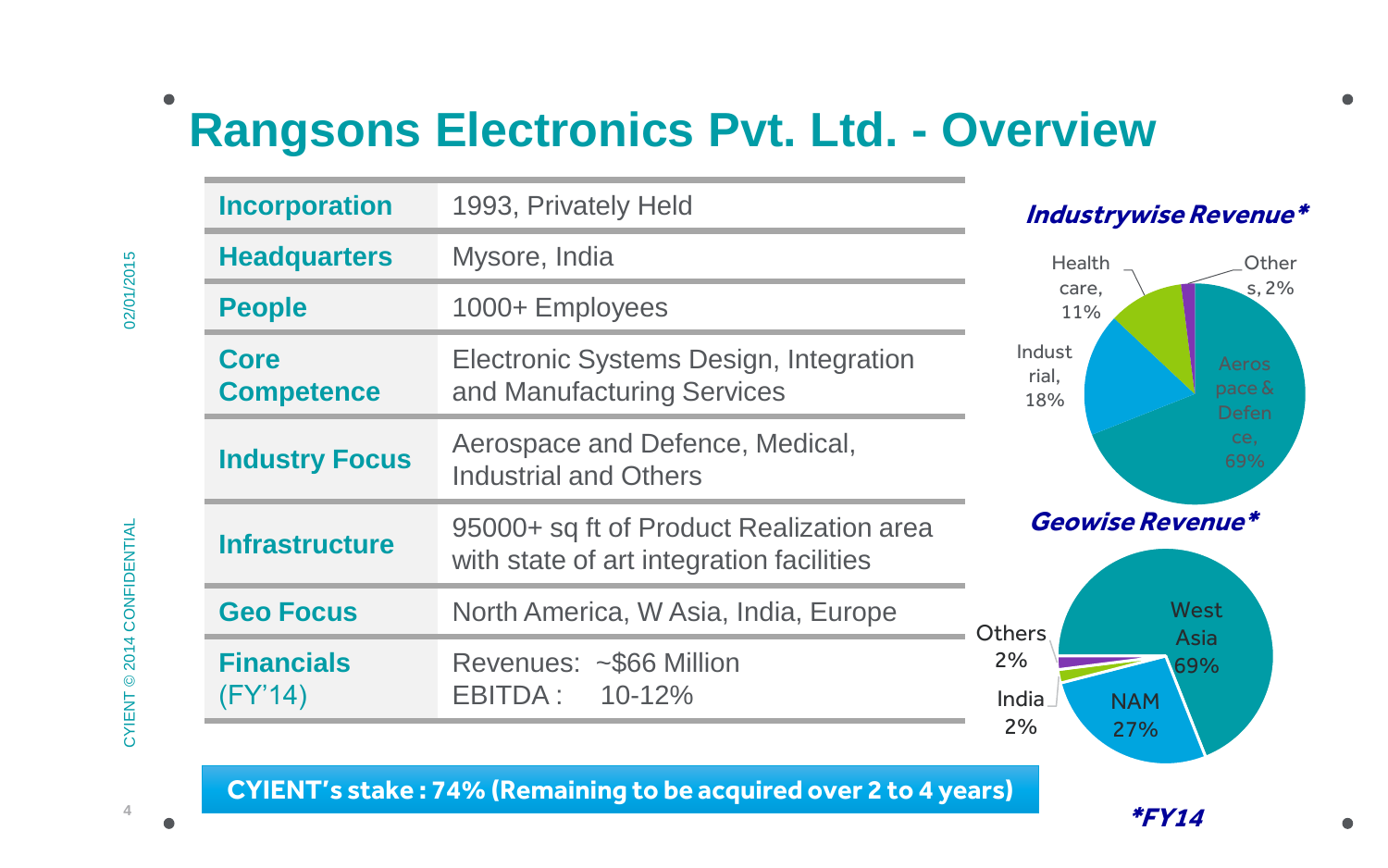### **Detailed Offerings**

#### **Design Verification & Prototype**

- Product Design Reviews
- NPI/NPR Process setup
- DFx Analysis
- Prototype Development
- Part Sourcing

#### **First Article Inspection, NPI and Industrialization**

- System Integration
- Product Qualification
- Certification Tests
- Production Process Setup, Pilot Production
- Documentation/ Regulation

#### **Production, Logistics and End of Life**

- Production
- System Integration, Box Building and Testing
- Product Qualification/Certification
- Logistics
- Warranty, Maintenance Support









### **Solution Type**

- System Integration & Box build (~79% )
- Printed Circuit Board (PCB) Assembly; subsystems (~21%)
- Others  $(-1%)$





**5**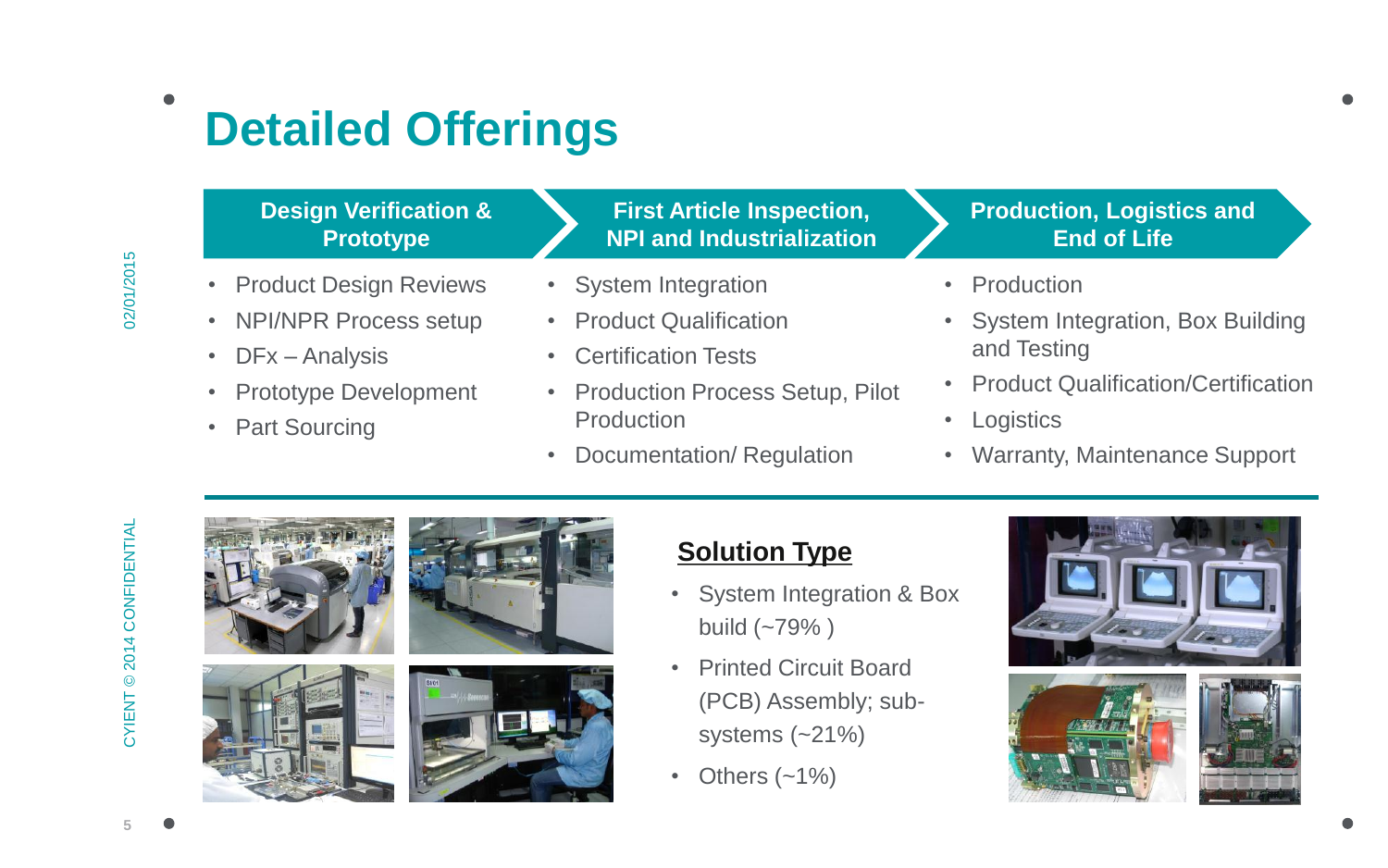### **Key Customers and Certifications**





# © 2014 CONFIDENTIAL CYIENT © 2014 CONFIDENTIAL **CYIENT**

02/01/2015

 $\bullet$ 

**6**

Rail Merospace Medical Quality, Environment & Safety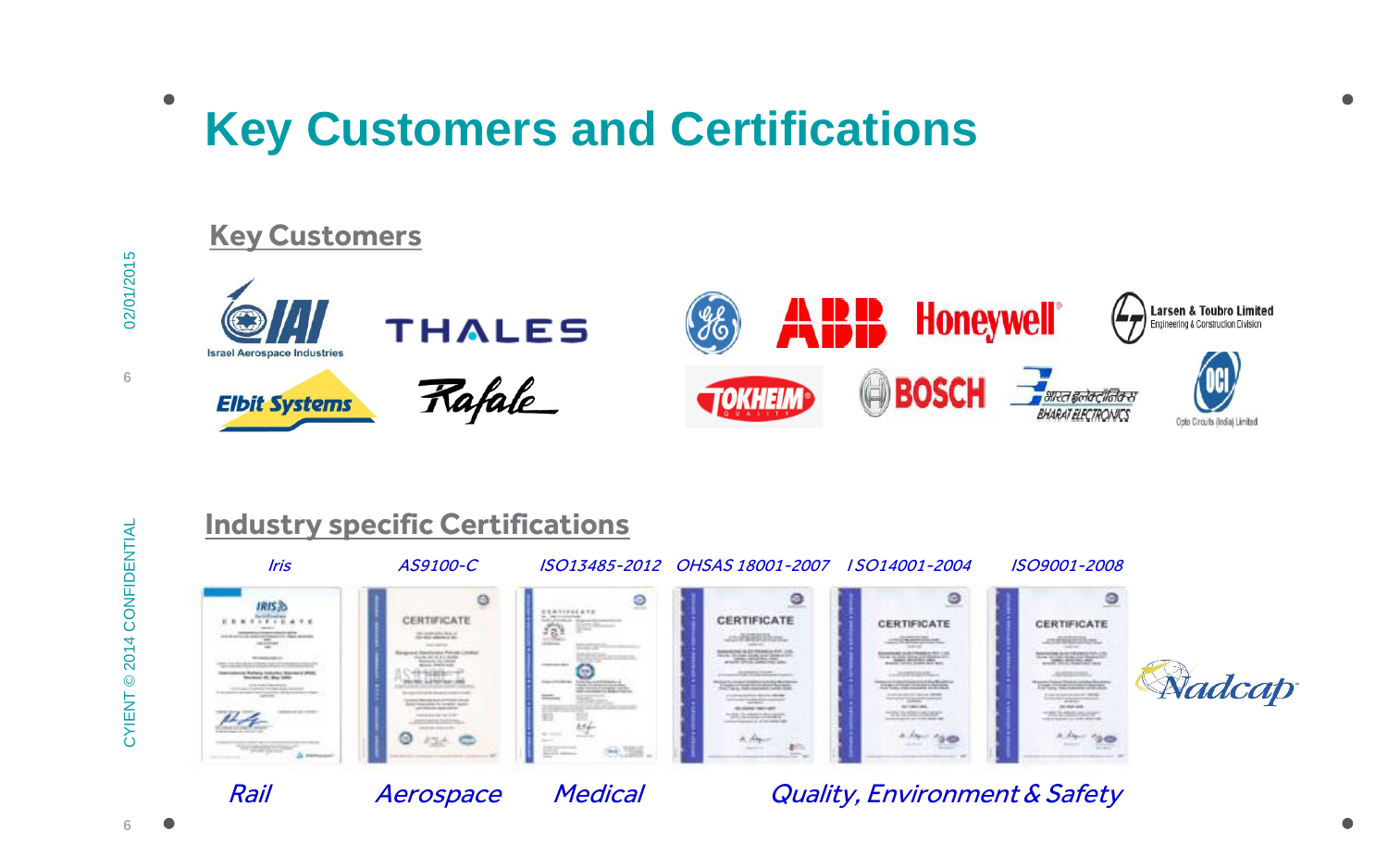### **Why Rangsons?**

 $\overline{7}$ 

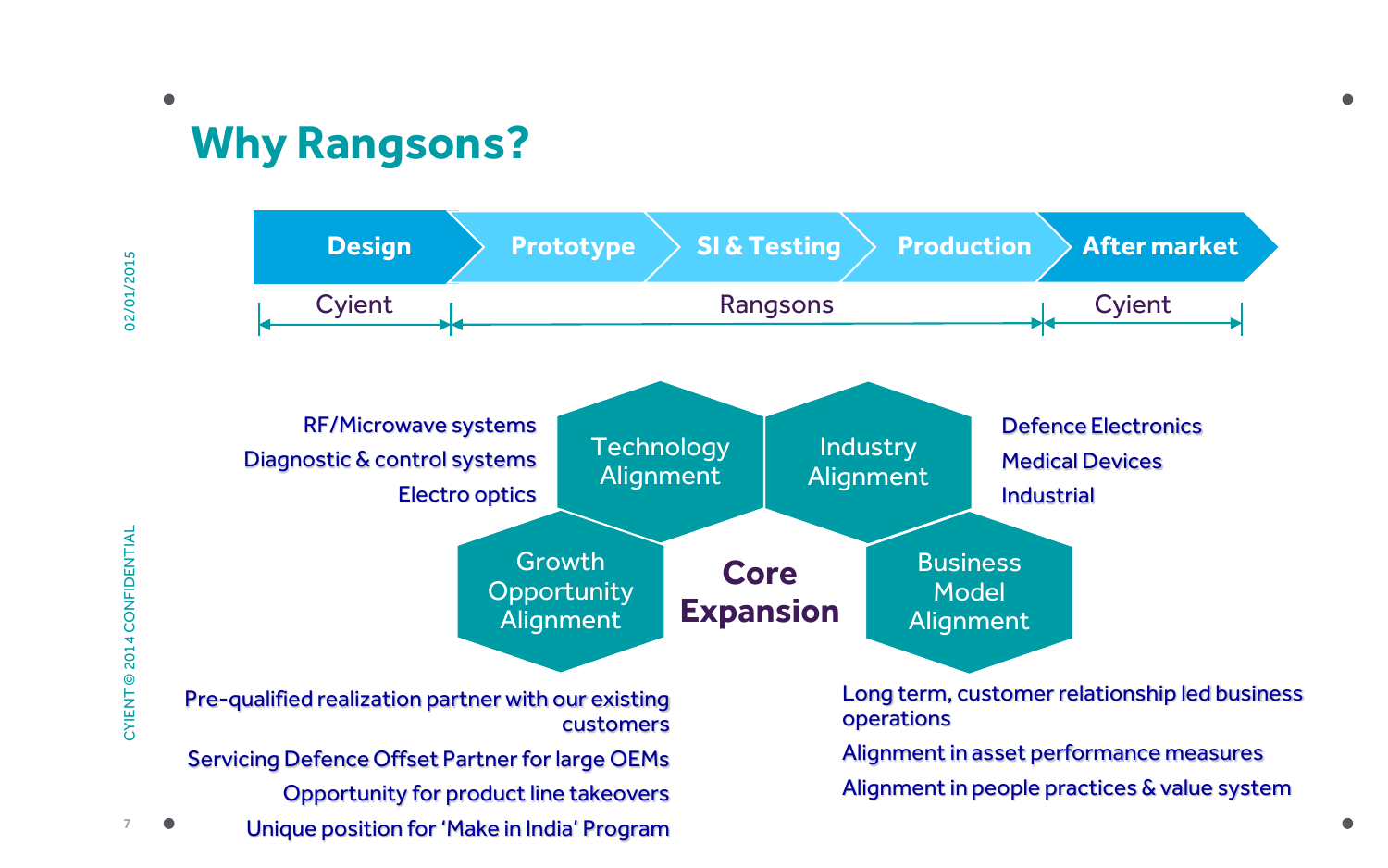### **Aspects of the Transaction**

 $\bullet$ 

#### **Business Alignment**

- Business to remain a separate legal entity and align functionally to CYIENT's Systems & Solutions Business
- **Integration at the customer level** Integrated service offering & Engagement model

#### **Financial Benefits**

- Acquisition is EPS accretive
- ROE improves by >0.5% on a consolidated basis in FY16